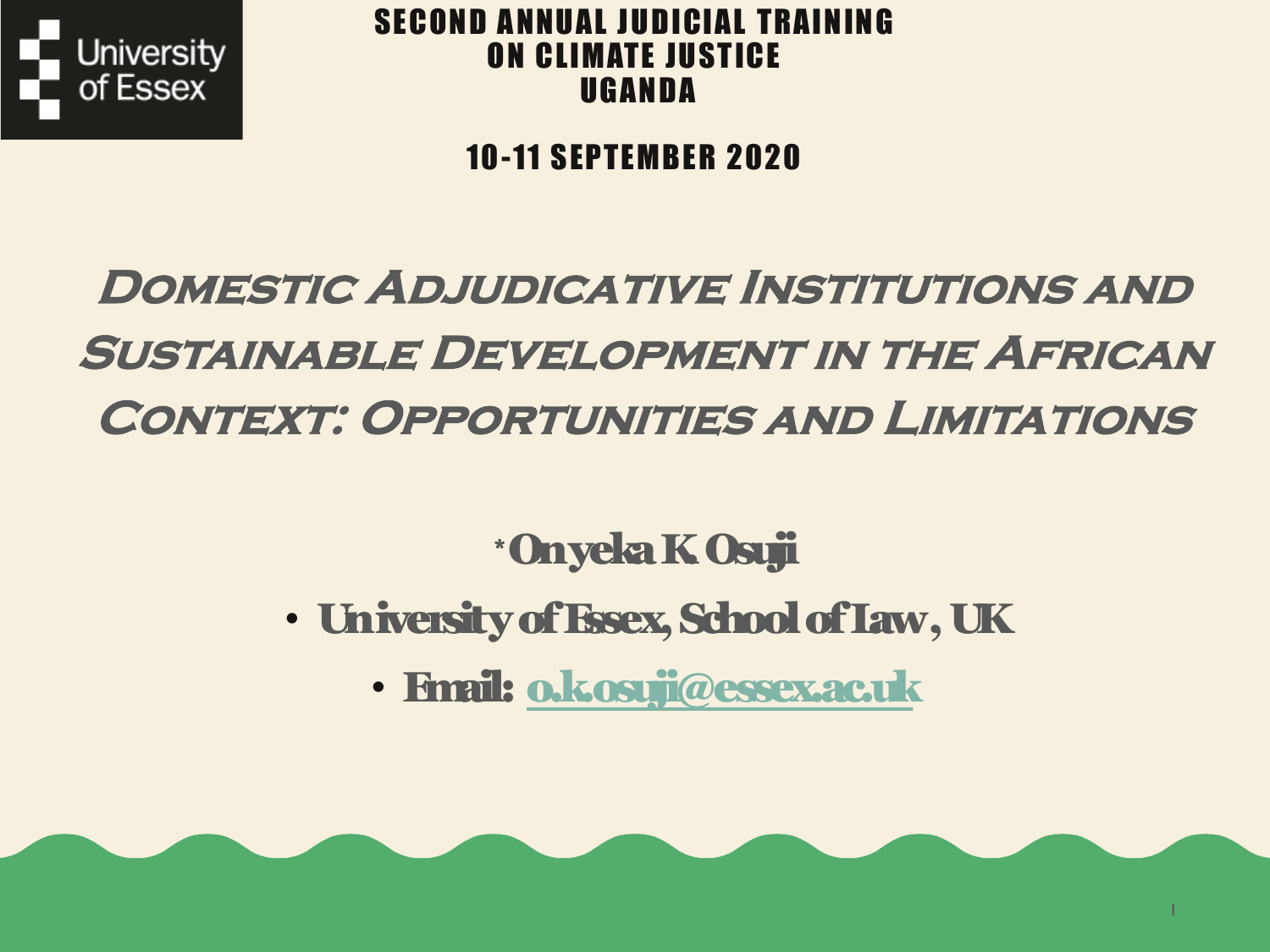# INTRODUCTION: ADJUDICATION AND CLIMATE JUSTICE

- § Sustainable Development Goals (SDGs) 2015
- § Paris Agreement of the United Nations Framework Convention on Climate Change 2015 (UNFCCC)
	- o '[O]nly if responsibilities are shared in areas of common interest, assuming the active collaboration of all social actors, society itself and enterprise, in collaboration with the state, can today's social and environmental challenges be met' (Lozano, Albareda & Ysa, 2008)
- § *Johannesburg Principles on the Role of Law and Sustainable Development* adopted the by the Global Judges Symposium (2002): 'an independent Judiciary and judicial process is vital for the implementation, development and enforcement of environmental law, and that members of the Judiciary, as well as those contributing to the judicial process at the national, regional and global levels, are crucial partners for promoting compliance with, and the implementation and enforcement of, international and national environmental law…'
- $\Box$  Important Roles of the Judiciary in controlling public and private actors in society
- $\Box$  'Litigation has arguably never been a more important tool to push policymakers and market participants to develop and implement effective means of climate change mitigation and adaptation' (Burger et al, 2017:8)
- $\Box$  Effective judicial application and enforcement of rights and obligations of segments of society is an essential complement to constitutional and legislative provisions
- v Theoretical Framework for the role of the Judiciary in Climate Justice: Institutional **Theory**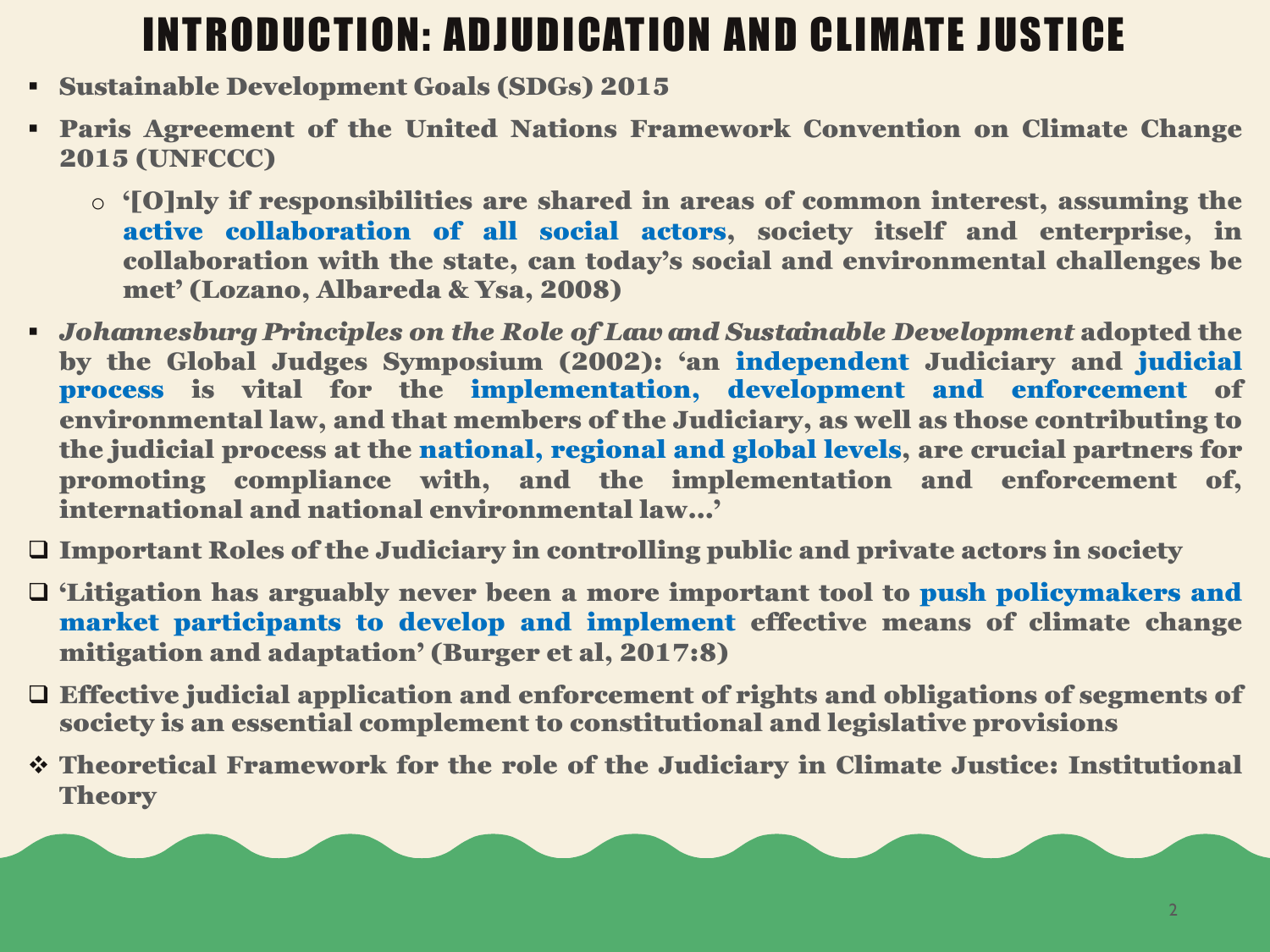## INSTITUTIONAL THEORY, INSTITUTIONS AND CLIMATE **JUSTICE**

- $\square$  Institutional theory 'offers a powerful explanation of both individual and organisational actions and processes' (Li et al, 2008:328)
- v Institutional Theory is based on the notion of 'institutions'
	- $\triangleright$  'rules, norms, and beliefs that describe reality for the organisation, explaining what is and is not, what can be acted upon and what cannot' (Hoffman, 1999:351)
	- $\triangleright$  'systems of established and prevalent social rules that structure social interactions' (Hodgson, 2006:2)
	- $\triangleright$  'formal and informal procedures, routines, norms and conventions embedded in the organizational structure of the polity or political economy' (Hall & Taylor, 1996:940)
	- $\triangleright$  'such things as the structure of property rights, the presence of markets, and the contractual opportunities available to individuals and companies' (Acemoglu, 2009:120)
- $\div$  Institutions (not only public/governmental agencies) therefore *regulate* behaviour in society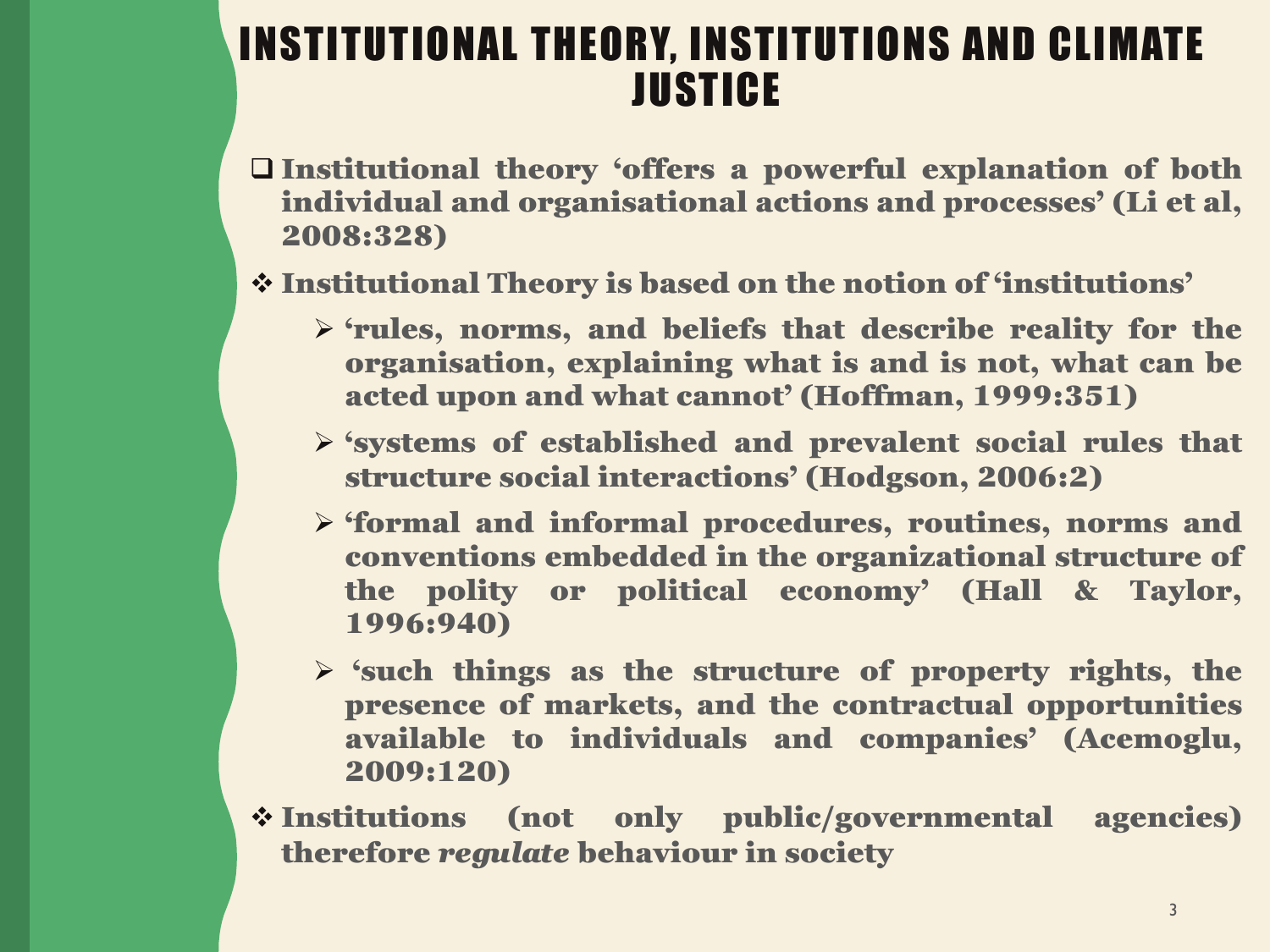$\div$  Institutional theory suggests two challenges to climate justice and sustainable development: *Behavioural and Contextual*

#### q Behaviour:

- o '[B]ehaviour, whether by individuals or by firms, is affected by the institutional setting in which actors find themselves' (Ohnesorge, 2007:268)
- o Behaviour is influenced by 'a structure in their organisations, institutions, and relationships which makes events clearly interpretable and predictable' (Hofsted, 1994:116)

#### □ Context:

- o Diversity of needs between countries and regions (Kang and Moon, 2012)
	- Ø SDGs) 2015 'Each country faces specific challenges in its pursuit of sustainable development' [22]
- o Context-based differentiated responsibility for climate justice and sustainable development:
	- Ø Principle 7 of the Rio Declaration 1992
	- $\triangleright$  Art 3(1) and 4(1) of the United Nations Framework Convention on Climate Change 1992
	- Ø SDGs 2015: 'different national realities, capacities and levels of development and respecting national policies and realities' [56]

### INSTITUTIONAL THEORY AND INSTITUTIONAL CHALLENGES TO CLIMATE **JUSTICE**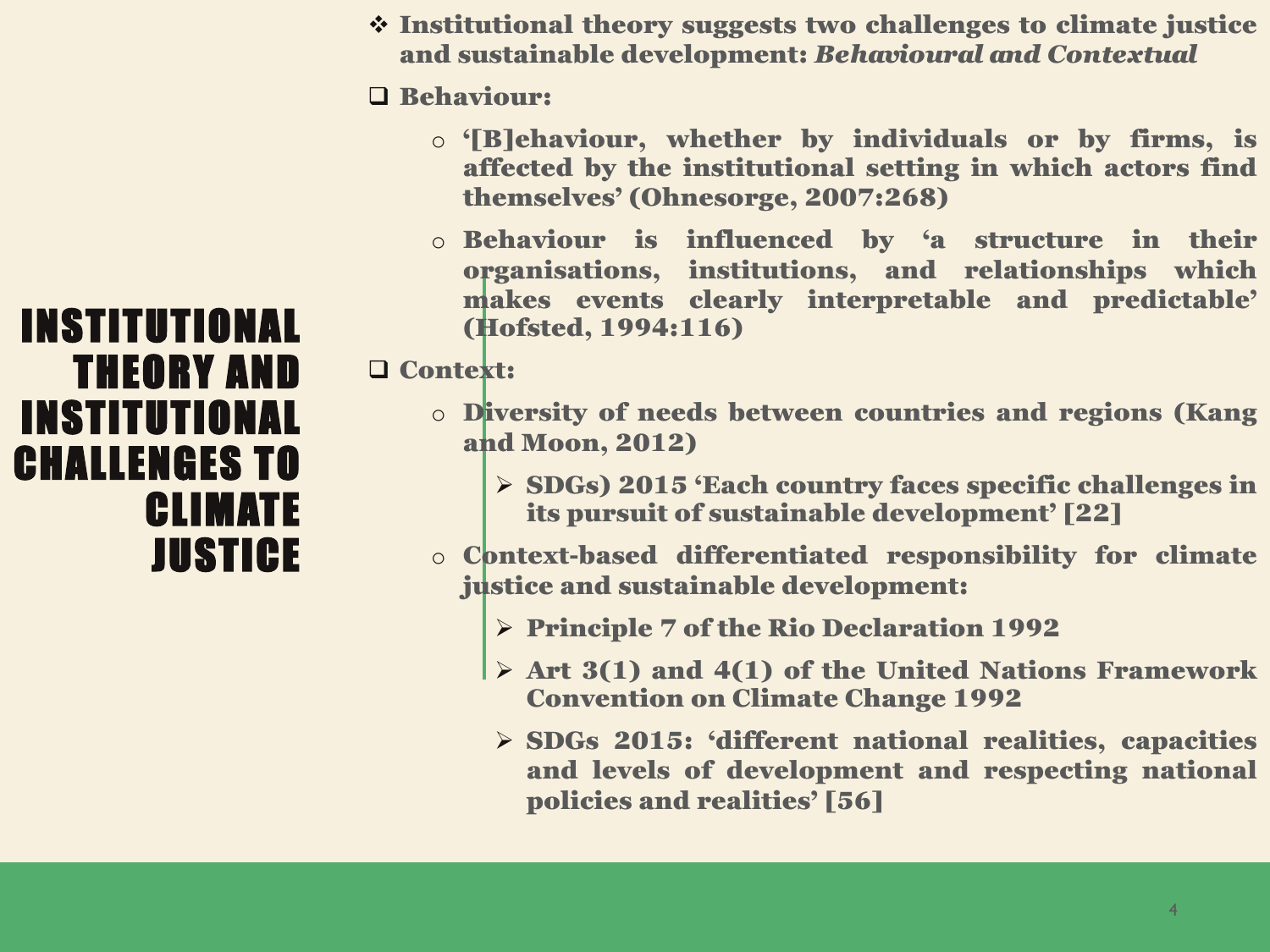## TYPOLOGY OF INSTITUTIONS

qCategories of institutions (Scott, (2001, 2008; MacCormick and Weinberger, 2013)

A.Regulatory (explicit formal laws, rules and regulations and their coercive enforcement)

B.Normative (consciously shared norms, values, beliefs and expectations for behaviour and social interaction)

C.Cognitive/Cultural (implicit, unconscious and symbolic interpretative frames)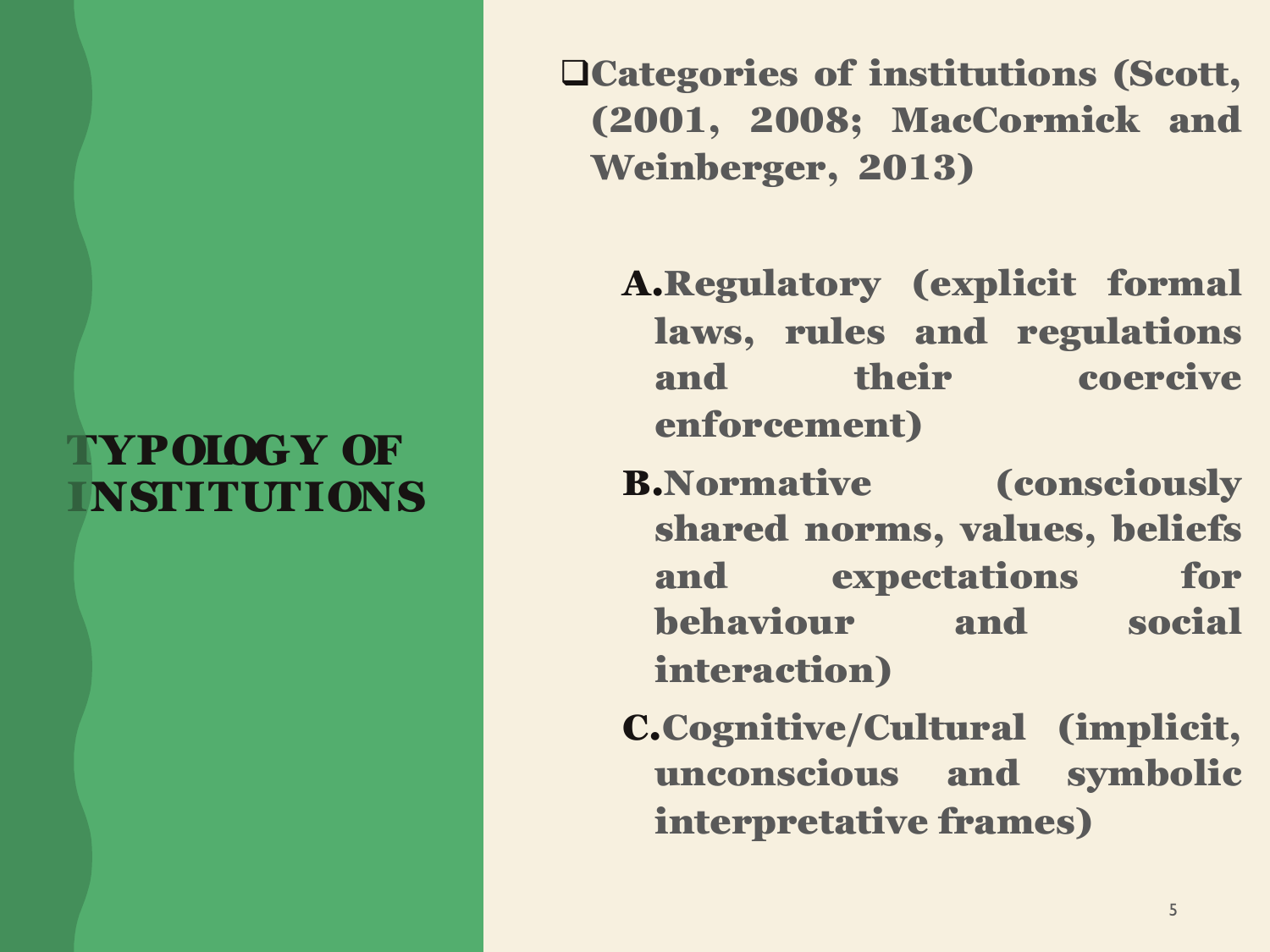## **REGULATORY** ROLE OF THE JUDICIARY

- i. Constitutionalisation
- ii. Empowerment of individuals and stakeholder groups
- iii. Protecting vulnerable victims of unsustainable and harmful practices
- iv. Addressing corporate responsibility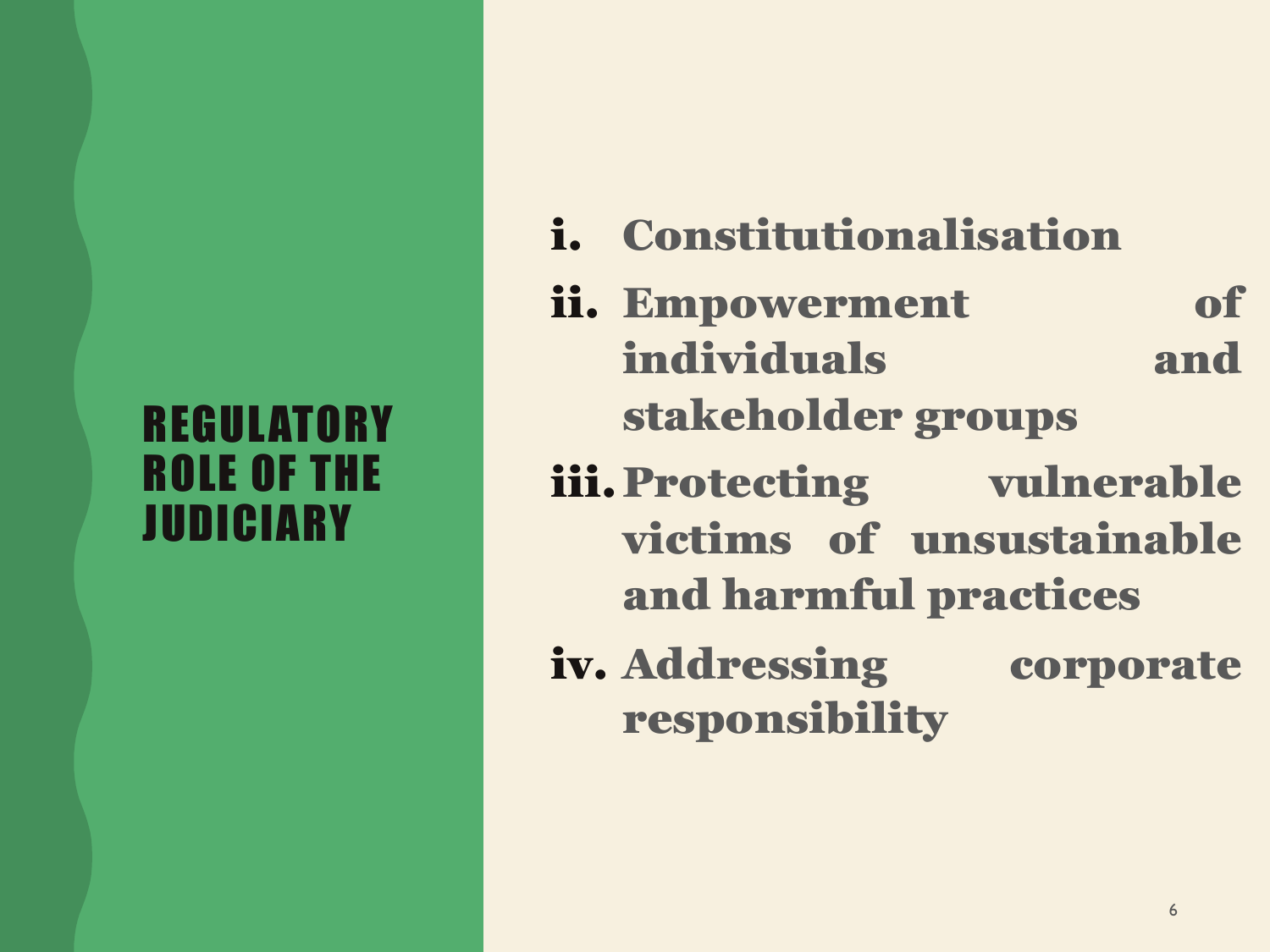# CONSTITUTIONALISATION (INDIRECT)

- '[T]he practical answer is that *the lawis what the judge says it is*' (Lord Reid, 1972:22)
- Recognising climate justice as a constitutional ideal via explicit human rights constitutional provisions (anthropocentricism): *Gbemre v Shell Petroleum Development CompanyNigeria Limited* (2005) (High Court)
- Using regional and international human rights instruments to interpret explicit constitutional provisions (anthropocentricism via international instruments)
	- o *Urgenda Foundation v The Netherlands (Ministry of Infrastructure and Environment)* (2015) - European Convention on Human Rights 1950
	- o Principle 1 of the 1972 Stockholm Declaration on the Human Environment (United Nations, 1973): 'Man's environment, the natural and the man-made, are essential to his well-being and to the enjoyment of basic human rights– even the right to life itself'.
	- o 1987 Brundtland Report (United Nations, 1987): 'Every human being has the right to a clean and safe environment conducive to their health and well-being'.
	- o *Socio-Economic Rights and Accountability Project (SERAP) v Federal Republic of Nigeria* (article 4 of the African Charter (right to life) applied by the African Commission on Human and Peoples Rights to promote environment protection)
- Using international instruments to sustain biocentrism (e.g. environmental impact assessment statutory provisions)
- Interpreting customary practices: *Agbai v Okogbue* (1992): '[A]ny customary law that sanctions the breach of an aspect of the rule of law as contained in the fundamental rights provisions guaranteed to a Nigerian in the Constitution is barbarous and should not be enforced by our courts' (Supreme Court of Nigeria)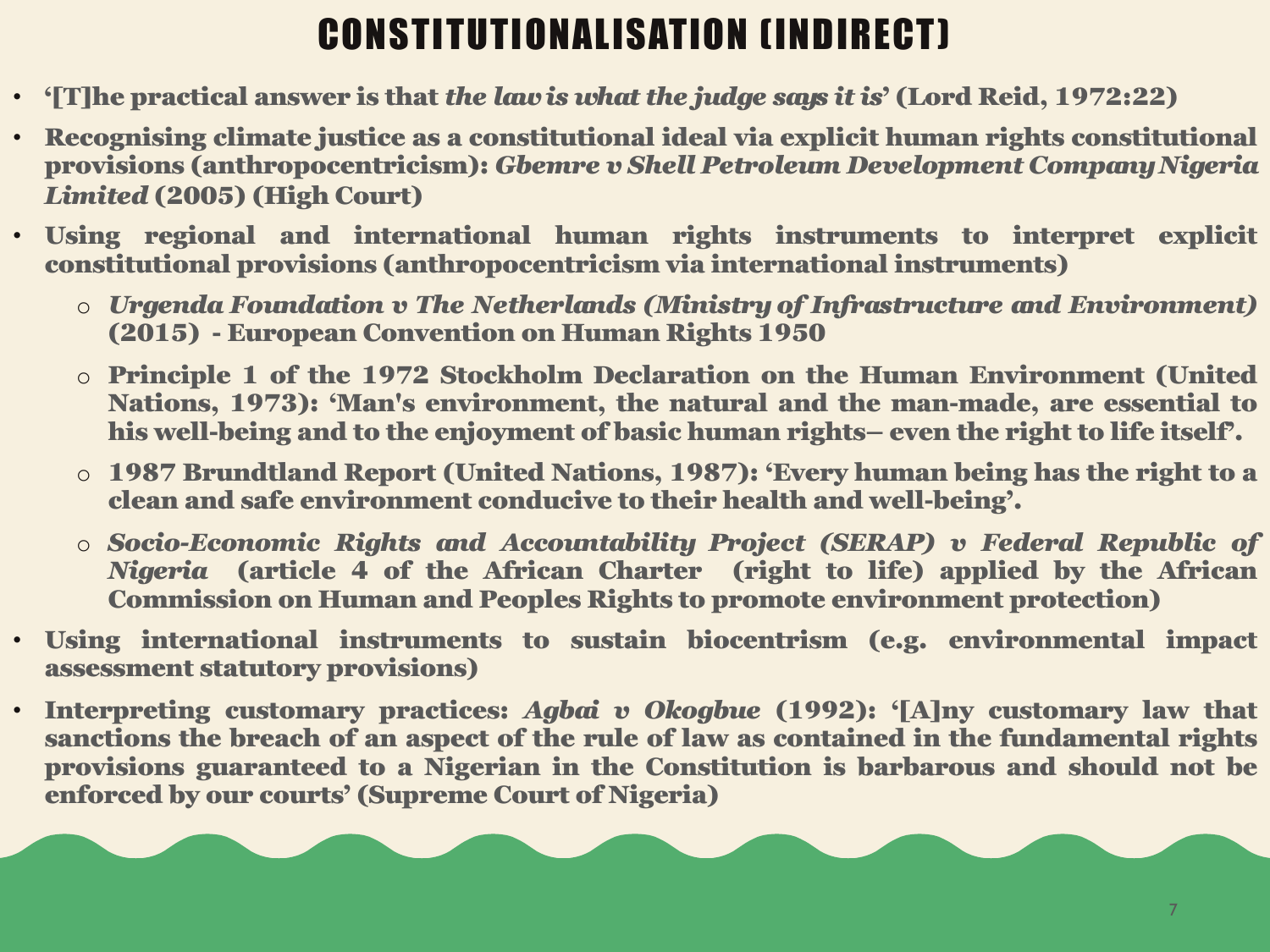# STAKEHOLDER EMPOWERMENT

- o United Nations Conference on Environment and Development 1992, Principle 10: 'Environmental issues are best handled with the participation of all concerned citizens, at the relevant level. At the national level, each individual shall have appropriate access to information concerning the environment that is held by public authorities, including information on hazardous materials and activities in their communities, and the opportunity to participate in decision-making processes.'
- o 'Rights cannot exist as free-floating abstractions, but need rights' holders, for the function of rights…is to mark out protected areas for the benefit of someone or something, and so the concept of a right without a rights-holder is a contradiction in terms' (Merrills, 1996:31)
- o 'Individual rights are political trumps held by the individuals. Individuals have rights when, for some reason, a collective goal is not a sufficient justification for denying them what they wish, as individuals, to have or to do, or not a sufficient justification for imposing some loss or injury upon them' (Dworkin, 1978:12)

q Contrast: Locus Standi and other procedural impediments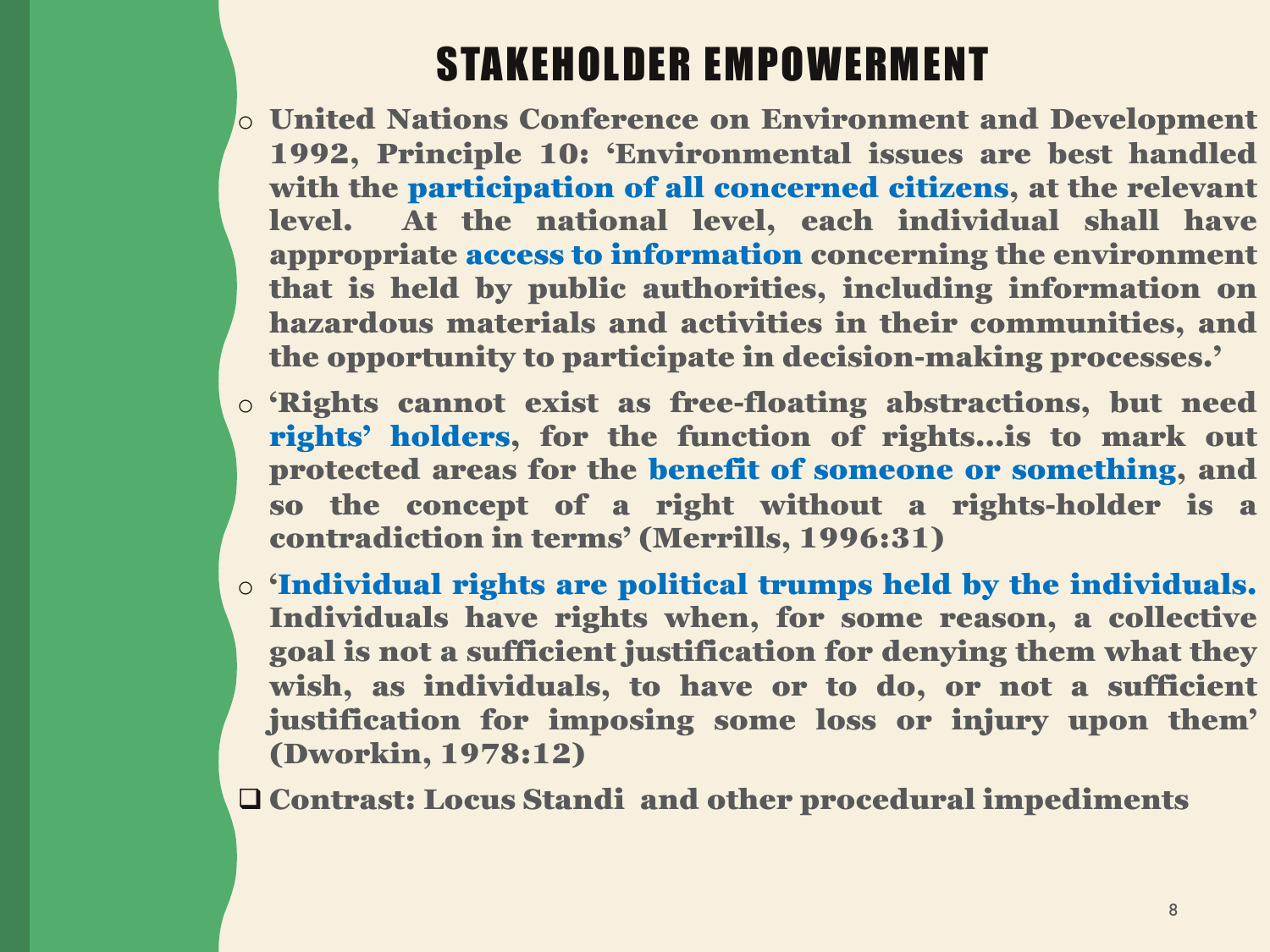- Understanding Climate Justice Victimhood and Vulnerability
- Victims: Present and future generations; Planet
	- Brundtland Report (United Nations, 1987:43): Countries should 'ensure that the environment and natural resources are conserved and used for the benefit of present and future generations.'
	- *Greenpeace Nordic Association & others v NorwayMinistry of Petroleum and Energy*(2016)
	- *Minors Oposa v. Secretary of the Department of the Environment and Natural Resources* (1994, The Philippines)
- Vulnerability is 'the inability of the beneficiary (despite his or her best efforts) to prevent the injurious exercise of the power or discretion combined with the grave Inadequacy or absence of other legal or practical remedies to redress the wrongful exercise of the discretion or power' (*Frame v Smith* (1987), Wilson J., Canada).
- Providing corrective and distributive justice in the substance and procedures of adjudication
- Using regional and international instruments/best standards to determine reasonableness of conduct and duty of care
	- *Fijabi v Nigeria Bottling CompanyPlc* (2018)
	- $\Box$  Contrast: Restrictive approaches to Causation and Locus Standi

### ADDRESSING VICTIM VULNERABILITY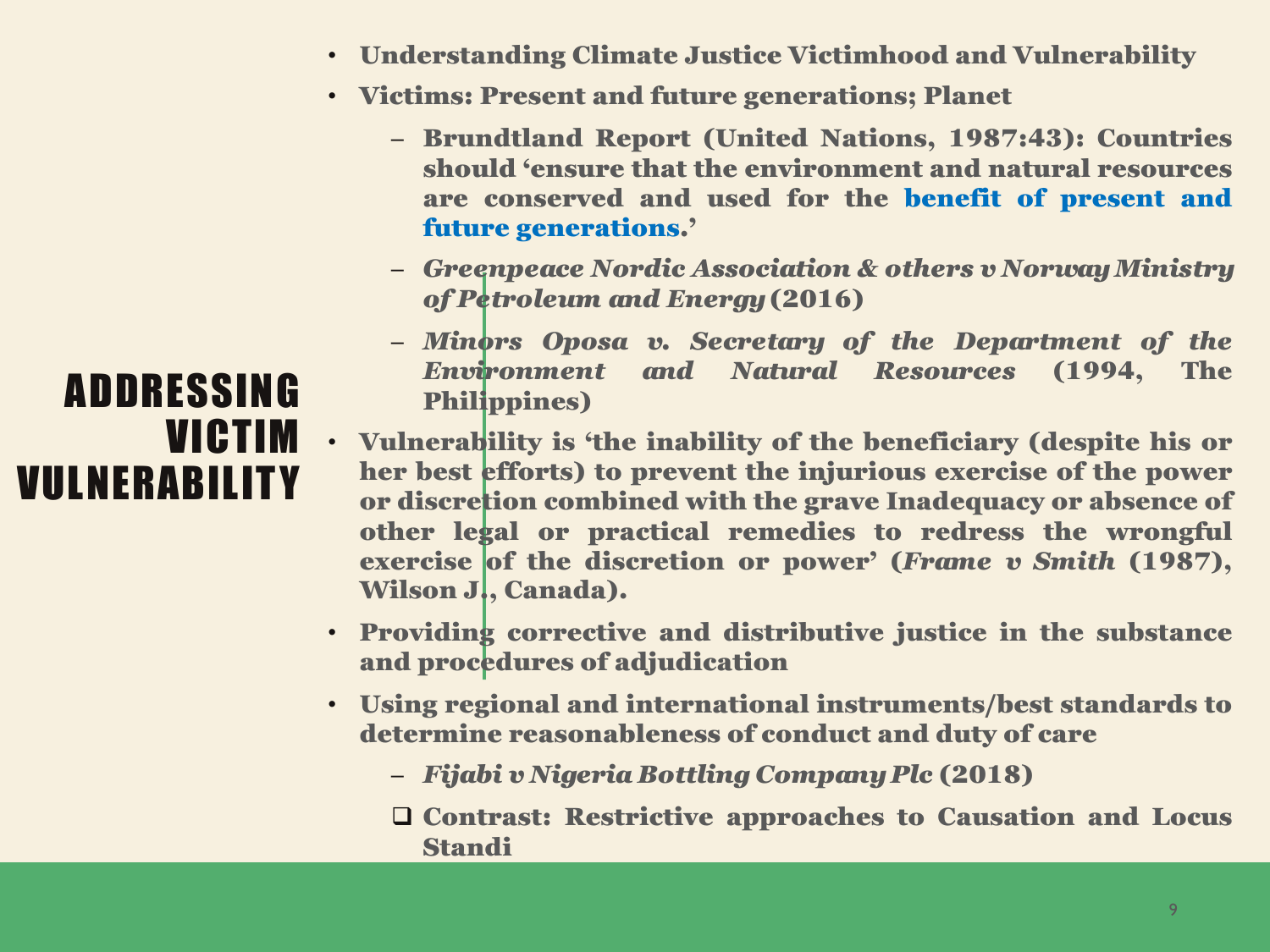# ADDRESSING CORPORATE RESPONSIBILITY

- 'Only if responsibilities are shared in areas of common interest, assuming the active collaboration of all social actors, society itself and enterprise, in collaboration with the state, can today's social and environmental challenges be met' (Lozano et al, 2008:35-36)
- 'In most cases, the success of the company is dependent on its ability to continue damaging the environment' (Lord Avebury of UK House of Lords in legislative debates in 2006)
- Gas flaring and oil companies in Nigeria's Niger Delta region
	- *Gbemre v Shell Petroleum Development Company Nigeria Limited* (2005)
	- *SERAP v Federal Republic of Nigeria* (2012)

q Contrast transnational claims and *forum non conveniens*:

- *Kiobel v Royal Dutch Petroleum Co.* (2013, US Supreme Court)
- *Okpabi v Royal Dutch Shell Plc* (2017, EWHC, Fraser J): 'There is simply no connection whatsoever between this jurisdiction and the claims brought by the claimants, who are Nigerian citizens, for breaches of statutory duty and/or in common law for acts and omissions in Nigeria, by a Nigerian company.'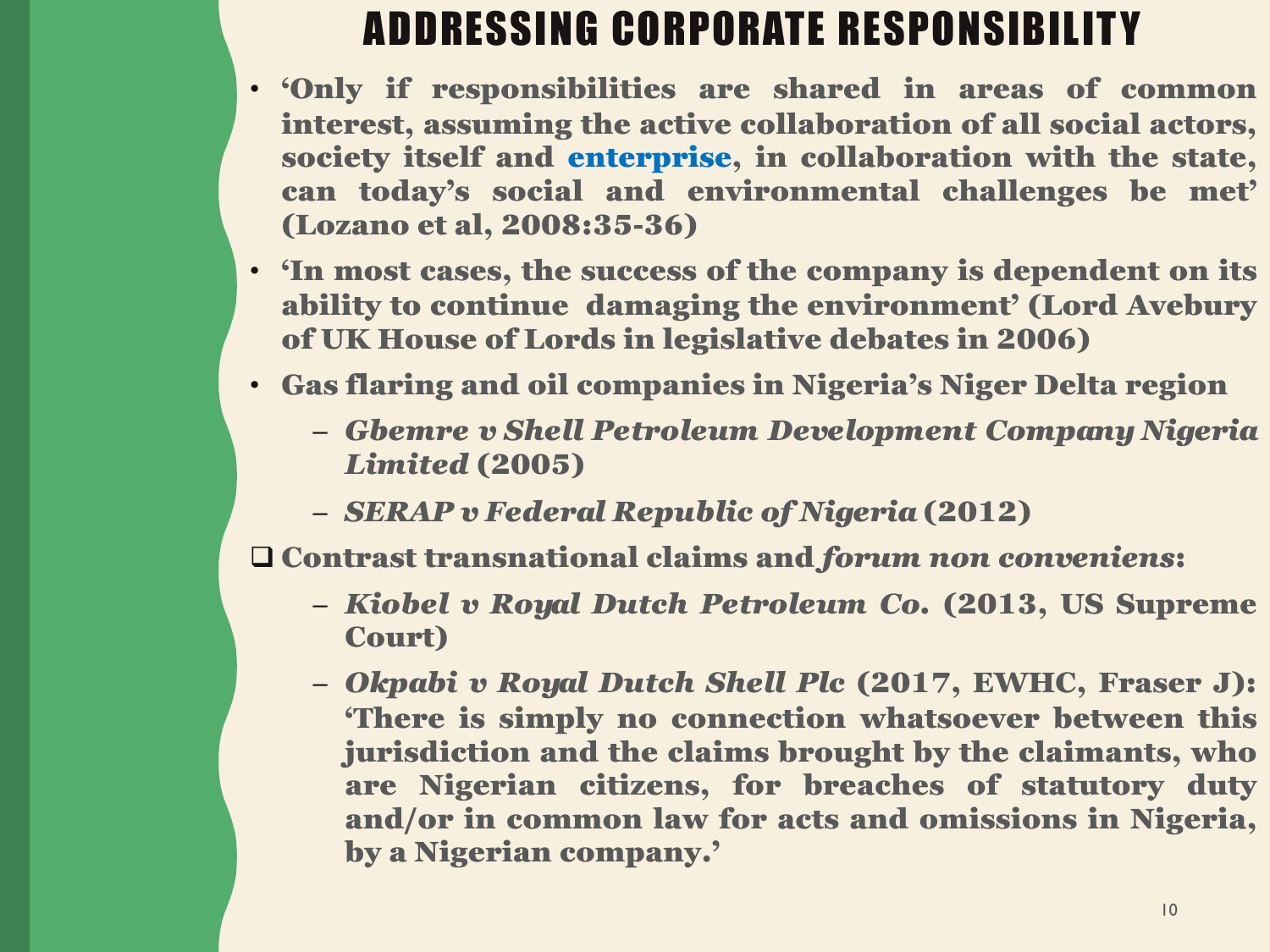## NORMATIVE ROLE OF THE JUDICIARY

# Internalisation of Values

# Transmission of Values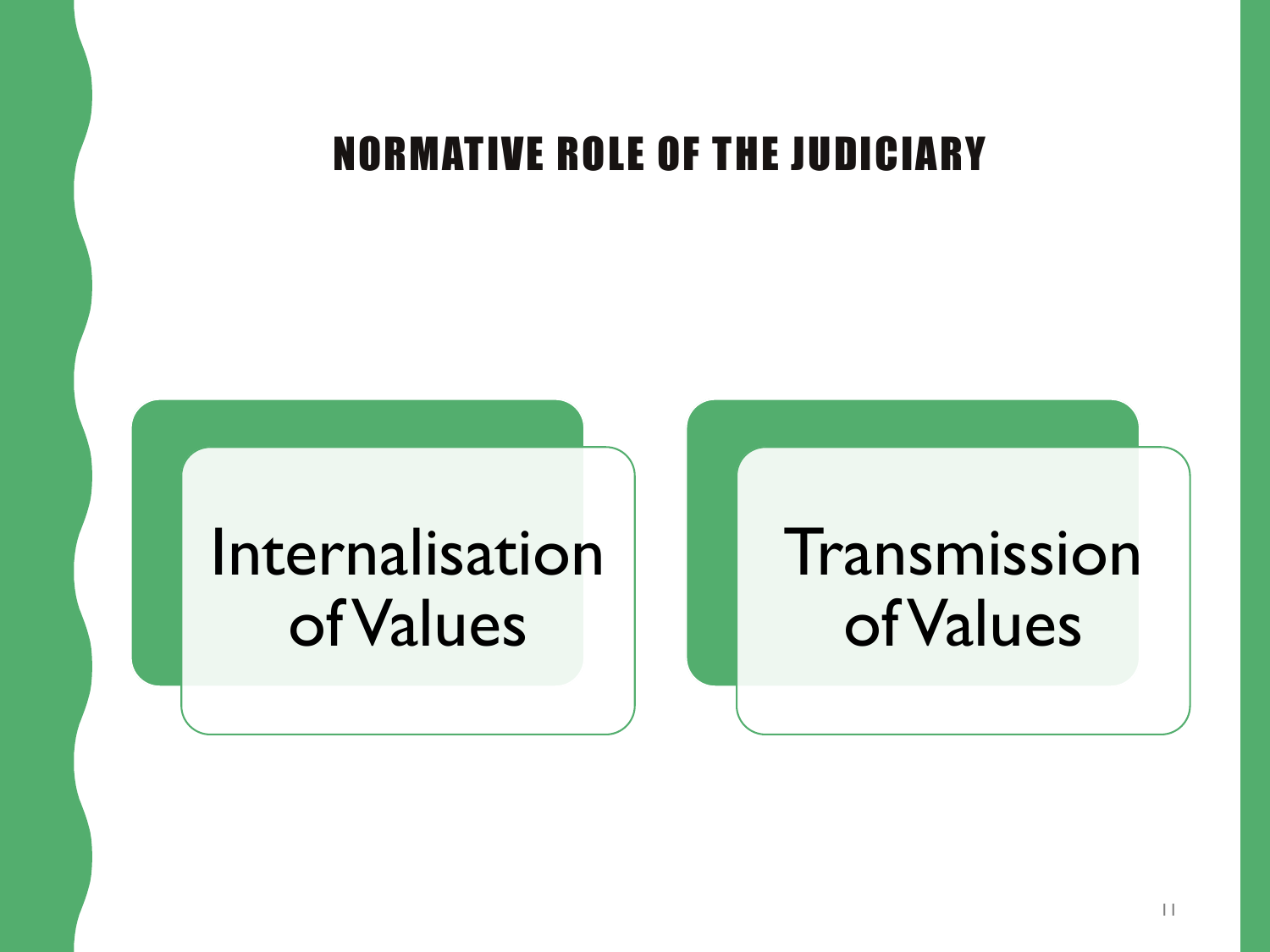# INTERNALISATION OF CLIMATE JUSTICE VALUES

- Internalisation: the sense of compliance through voluntary acceptance triggered by personal motivations (Viljoen, 2007:23)
	- Motivational postures are 'sets of beliefs and attitudes that sum up how individuals feel about and wish to position themselves in relation to another social entity…Postures are subjective – they bind together the cognitive, emotional and behavioural components of attitude. They provide the narrative within which the authority's message is given meaning. They have coherence for the self and are socially acceptable to significant others' (Braithwaite, 2009:20).
- US Judge Benjamin Cardozo (1921:167): 'Deep below consciousness are other forces, the likes and dislikes, the predilections and the prejudices, the complex of instincts and emotions and habits and convictions which make the man, whether he be litigant or judge.'
- Sir Terence Etherton (UK judge) (2010:740): Noted potential influence of judges' 'personal outlook based on personal experience, and their judicial philosophy'
- E.g.: Approach to economic arguments in favour of gas flaring
	- *Gbemre v Shell Petroleum Development CompanyNigeria Limited* (2005)
	- *BP Southern Africa (Pty) Ltd v. MEC for Agriculture, Conservation and Land Affairs BP* (2004, South African court): 'Pure economic principles will no longer determine, in an unbridled fashion, whether a development is acceptable. Development, which may be regarded as economically and financially sound, will, in future, be balanced by its environmental impact, taking coherent cognisance of the principle of intergenerational equity and sustainable use of resources in order to arrive at an integrated management of the environment, sustainable development and socio-economic concerns.'

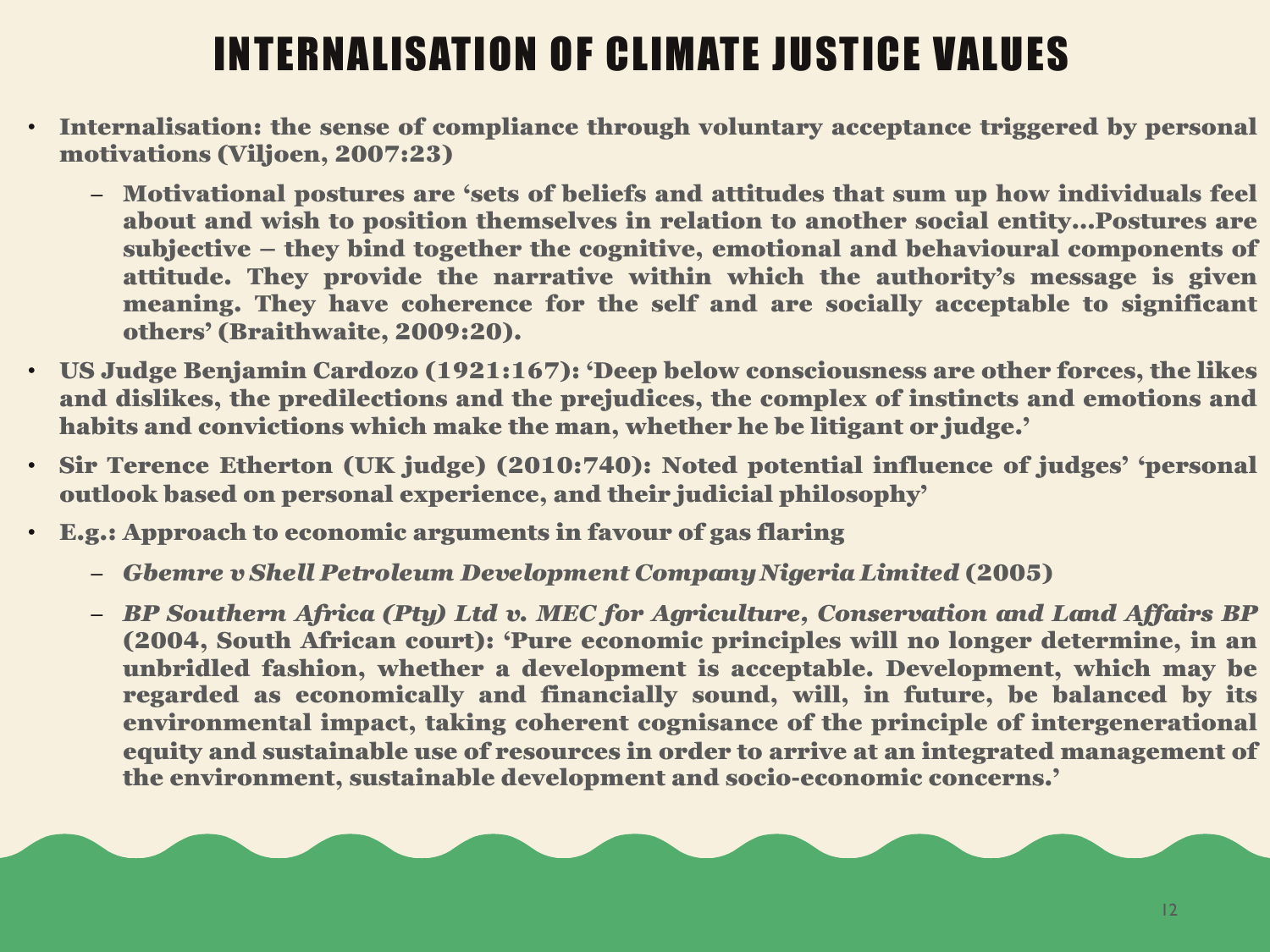# TRANSMISSION OF CLIMATE JUSTICE VALUES

q Universalisation: Application of Universal or Best International Standards

• Acknowledging 'reflex effect' of regional and international instruments:

- *Urgenda Foundation v The Netherlands (Ministry of Infrastructure and Environment)* (2015)
- Basing reasoning on provisions of regional and international instruments
	- *Muojekwu v Ejikeme* (2000, Tobi JCA): 'In view of the fact that Nigeria is a party to the [Convention on the Elimination of All Forms of Discrimination against Women 1979 (CEDAW)], courts of law should give or provide teeth to its provisions.'
- Using regional and international instruments to tackle 'regulatory arbitrage' (UNEP, 2016) exploited by corporations and other social actors
	- *Abacha v Fawehinmi* (2000, Nigeria's Supreme Court):'The African Charter on Human and Peoples' Rights (Ratification and Enforcement) Act… is a statute with international flavour. Being so, therefore, [sic]…if there is a conflict between it and another statute, its provisions will prevail over those of that other statute for the reason that it is presumed that the Legislature does not intend to breach an international obligation…But that is not to say that the Charter is superior to the Constitution…'

**Q Glocalisation (Balanced Duality)** 

- Universalisation helps to 'create a template which can be applied only if we infuse them with the factual circumstances of a given society, of its own patterns of disadvantage, the structure of its ruling elites, and its prevailing symbolic meanings of stigma' (Sadurski, 2004:154)
- Contextual Adaptation: Think global, act local
- $\triangleright$  SDGs: 'different approaches, visions, models and tools available to each country, in accordance with its national circumstances and priorities' [59]
- Ø SDGs: 'Each country has primary responsibility for its own economic and social development' [63] 13 and 13 and 13 and 13 and 13 and 13 and 13 and 13 and 13 and 13 and 13 and 13 and 13 and 13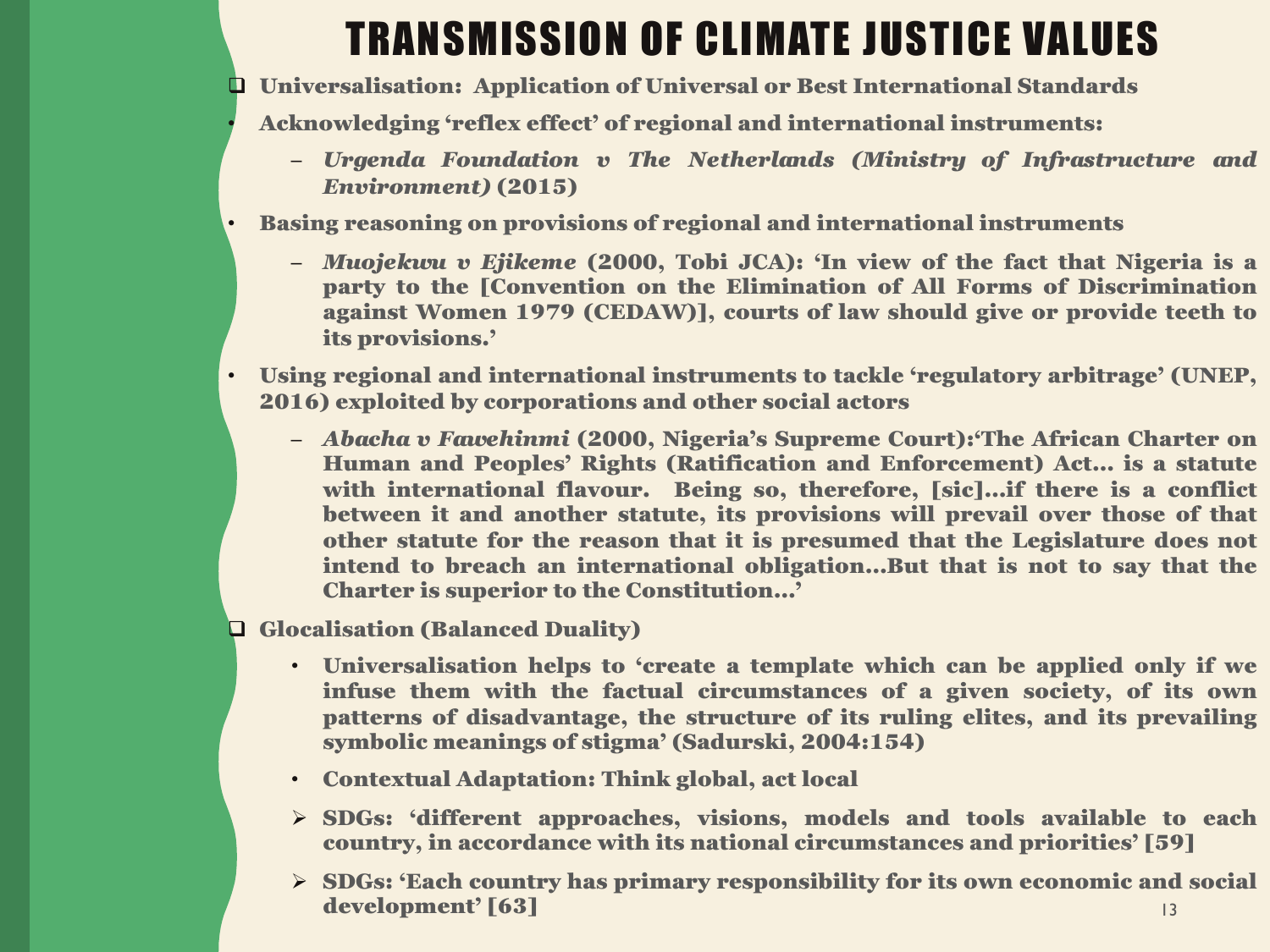## COGNITIVE/CULTURAL ROLE OF THE JUDICIARY

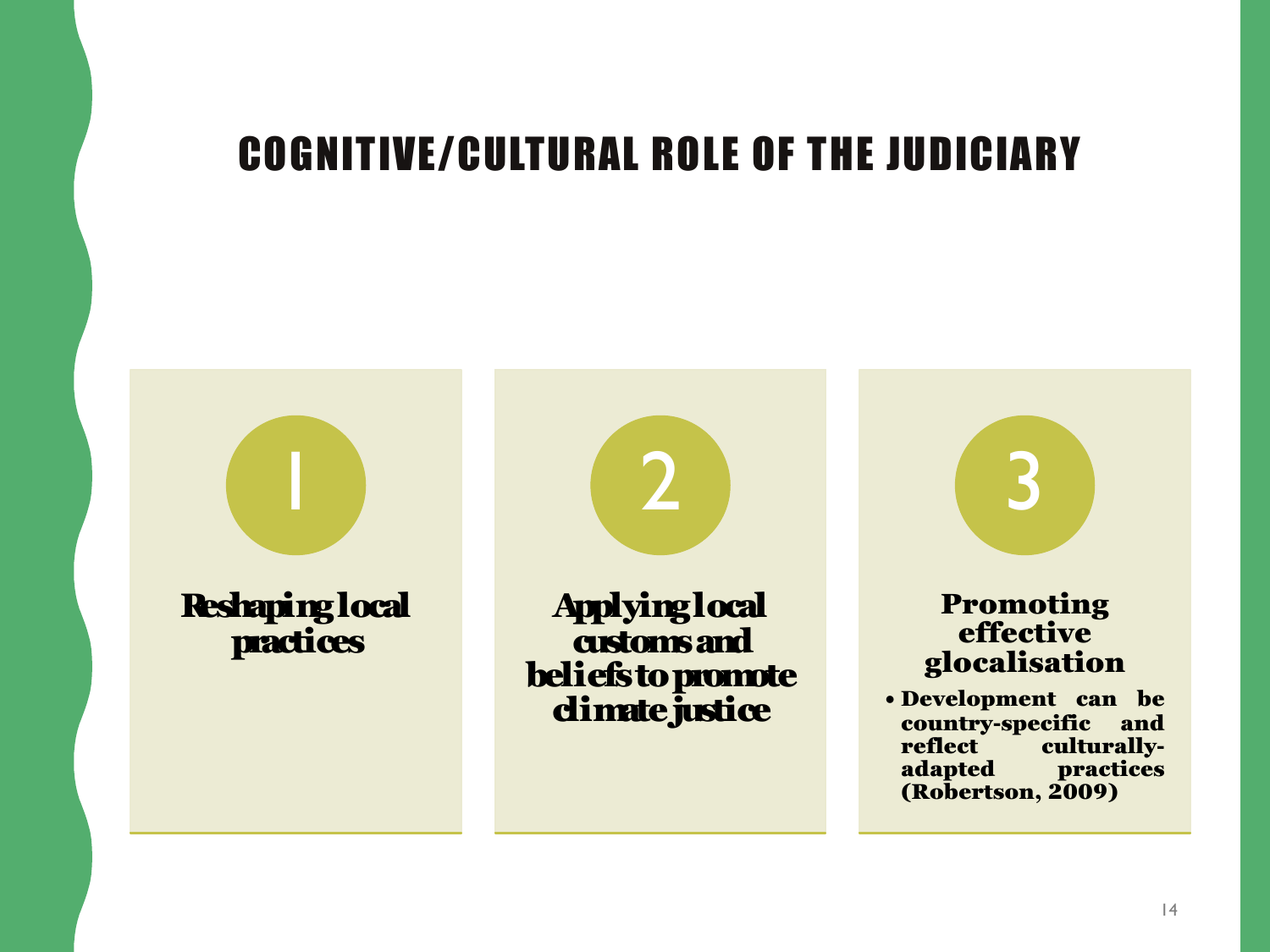# JUDICIAL ATTITUDE AS AN OBSTACLE TO CLIMATE JUSTICE

- vAttitude: 'a relatively enduring organisation of beliefs, feelings, and behavioural tendencies towards socially significant objects, groups, events or symbols' (Hogg and Vaughan, 2005:150)
	- The US 'Federal courts too often have been cautious and overly deferential in the arena of environmental law, and the world has suffered for it' (*Juliana v United States of America*, 2016, Judge Aiken)
- a. Focus on Explicit Constitutional and Statutory Provisions
- b. Locus Standi and Procedural Impediments
- c. Focus on Compensatory Remedies
- d. Delay in Adjudication
- e. Inconsistent Communication
- f. Inadequate acknowledgment or lack of consideration of wider institutional context
- g. Limited appreciation of regional and international instruments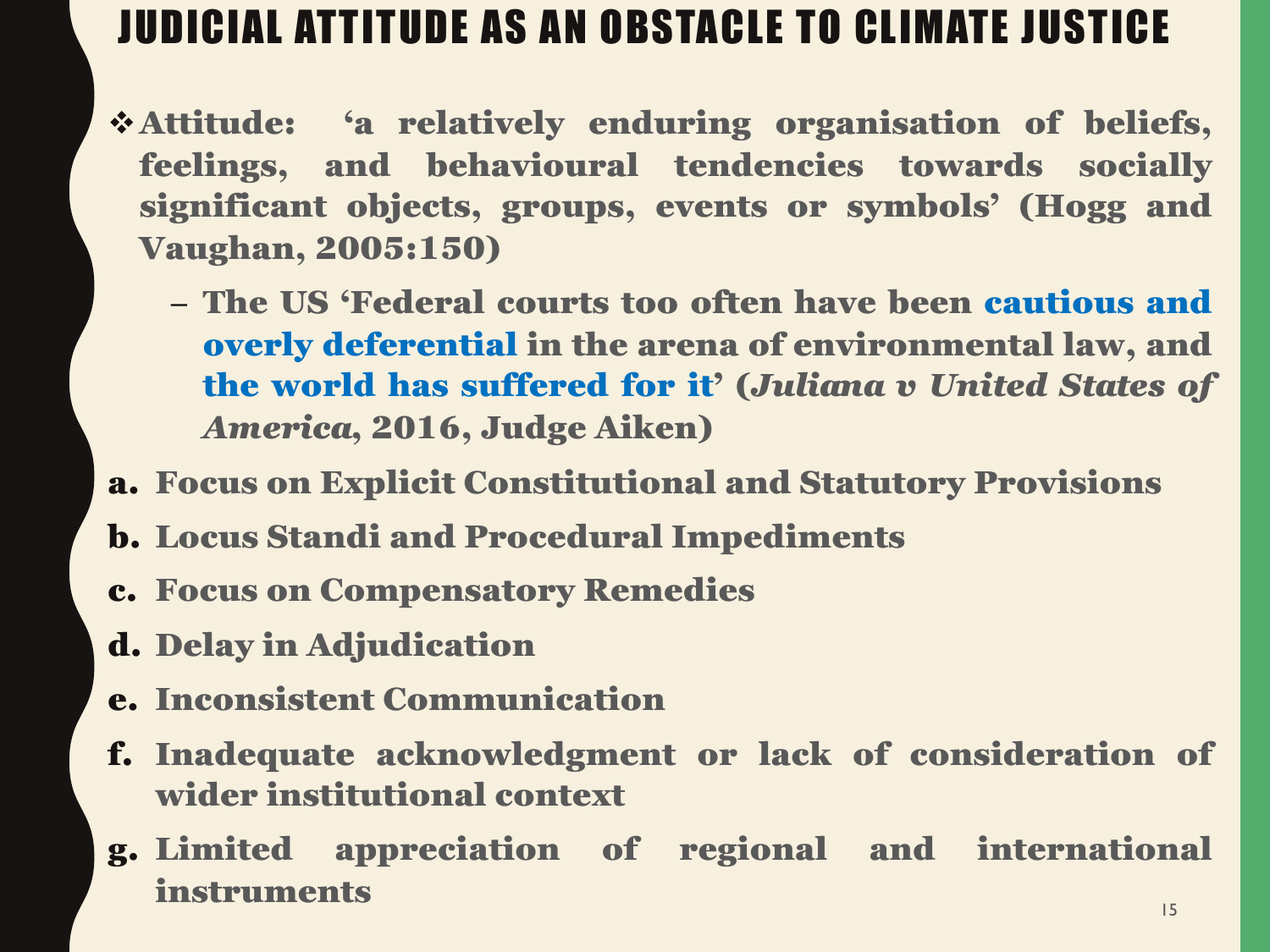### FOCUS ON EXPLICIT PROVISIONS

- v Constitutional provisions rarely make reference to climate justice
	- Contrast: 'Traditional' human rights in Chapter IV of Nigeria's Constitution
	- Contrast: Section 46 of Nigeria's Constitution and the Fundamental Rights Enforcement Procedure Rules (FREPR) 2009 made pursuant to it
- BUT: Jurisdiction of Nigerian courts and tribunals: Constitution, s.6(6)(b): 'to all matters between persons, or between government or authority and to any persons in Nigeria, and to all actions and proceedings relating thereto, for the determination of any question as to the civil rights and obligations of that person'.
- SO: Robust and proactive interpretation of constitutional provisions
	- *Nweke v. State* (2017, Nigeria's Supreme Court): 'It is a formidable prescription that [the fundamental rights] provisions should not be subjected to "the austerity of tabulated legalism." On the contrary, [the provisions]...call for a generous interpretation ... suitable to give to individuals the full measure of the fundamental rights and freedoms referred to...'
	- *Nemi v The State* (1994) and *Abacha v Fawehinmi* (2000): Nigeria's Supreme Court allowed the enforcement of the African Charter via the Fundamental Rights (Enforcement Procedure) Rules despite lack of specific enforcement procedures in the Charter and domestic legislation.
	- *Muojekwu v Ejikeme* (2000, Tobi JCA): 'In view of the fact that Nigeria is a party to the [Convention on the Elimination of All Forms of Discrimination against Women 1979 (CEDAW)], courts of law should give or provide teeth to its provisions.'

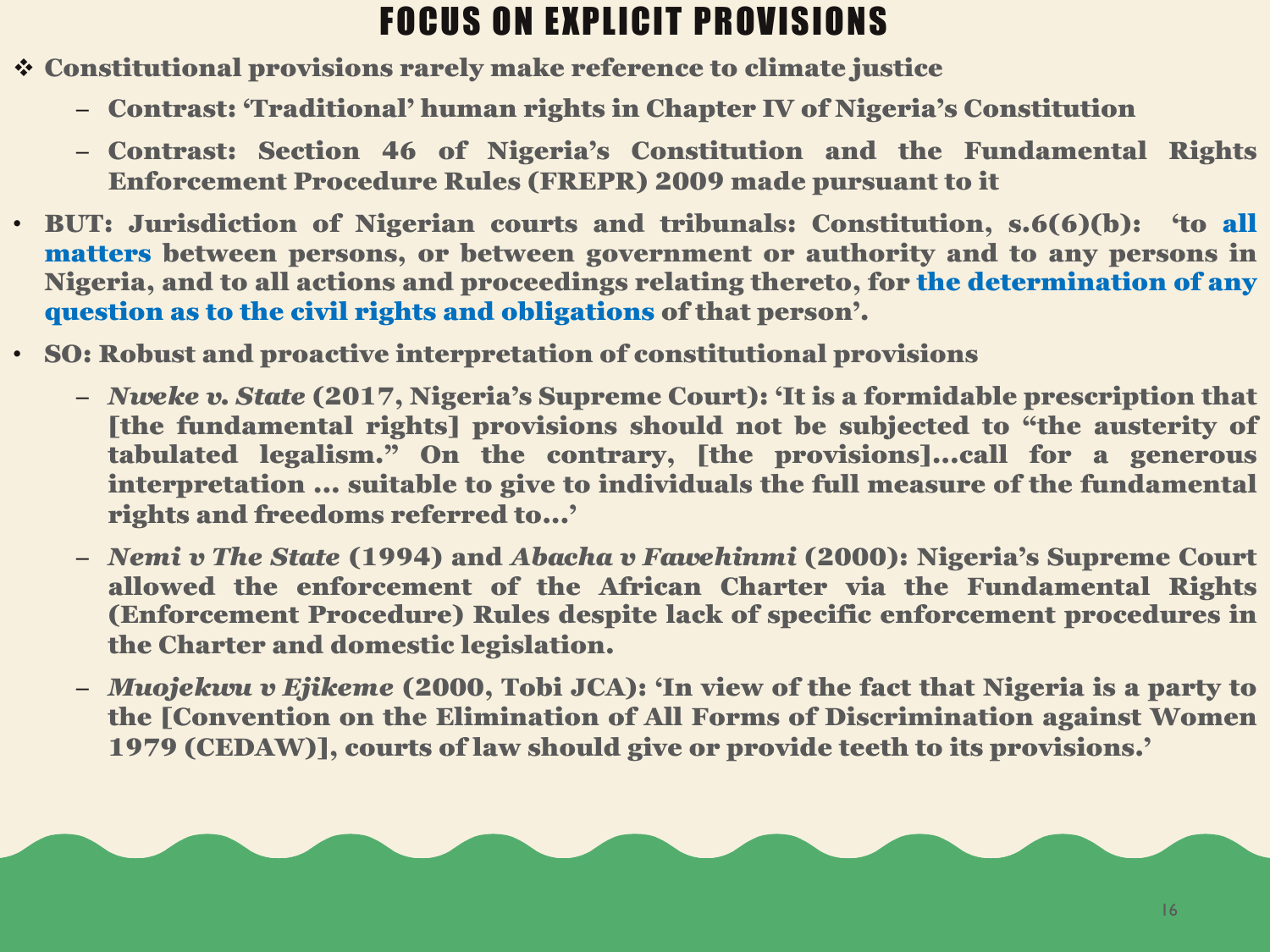# LOCUS STANDI

- v *Oronto Douglas v Shell Petroleum Development CompanyLimited* (1998)
	- o Application to enforce statutory provisions for environmental impact assessment dismissed
	- o But no explicit statutory provisions barred private claims
- v Room for claims by 'any concerned person' under Order XIII of Nigeria's Fundamental Rights Enforcement Procedure Rules 2009 made pursuant to s.46(3) of the Constitution held inapplicable to public interest groups for claims outside the 'traditional' human rights provisions in Chapter IV of the Constitution: *The Registered Trustees of the Socio-Economic Rights & Accountability Project v Attorney General of the Federation* (2012)
- Contrast: *C*laim by a group set up 'to stimulate and accelerate the transition processes to a more sustainable society, beginning in the Netherlands' in *Urgenda Foundation v The Netherlands (Ministryof Infrastructure and Environment) (*2015)
- Contrast: 'We find no difficulty in ruling that they can, for themselves, for others of their generation and for succeeding generations, file a class suit. Their personality to sue on behalf of the succeeding generations can only be based on the concept of intergenerational responsibility in so far as the right to a balanced and healthful ecology is concerned…' *Minors Oposa v. Secretary of the Department of the Environment and Natural Resources* (1994, The Philippines)

17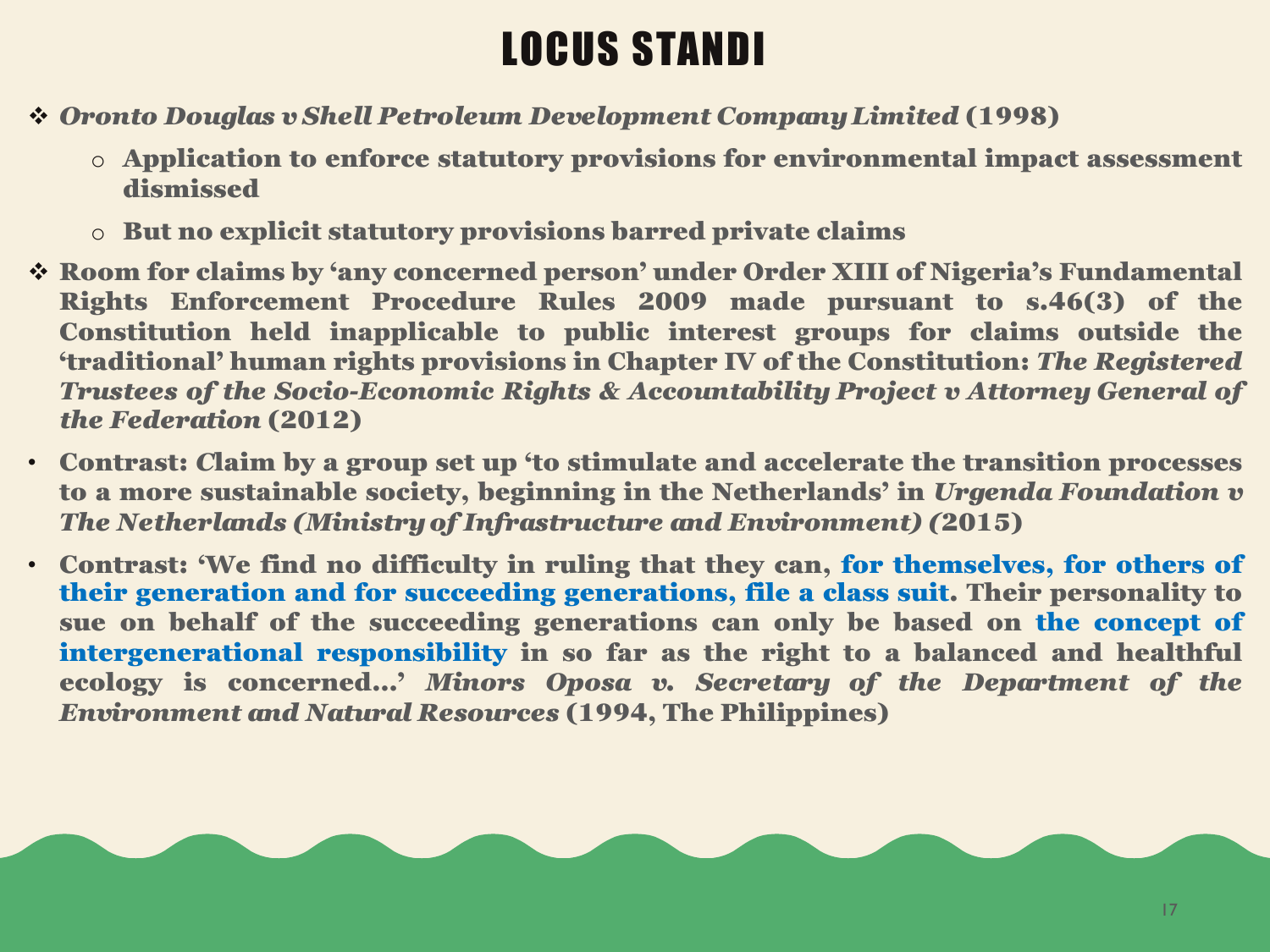# FOCUS ON COMPENSATORY REMEDIES

- vIt is important that '[r]emedies are fashioned to ensure appropriate action is taken while leaving the policy choices about the content of that action to the appropriate state body' (*Thomson v Minister for Climate Change Issues* (2017) NZHC)
- vBut see reactive nature of compensation: *Ajuwa v. Shell Petroleum* (2011)
	- High Court award of US\$1.5 billion as compensation for oil pollution reversed by Court of Appeal
	- Appeal pending at Supreme Court
- Contrast: Private claims seeking to restrict environmentally harmful activities for future generations:
	- *Juan Antonio Oposa v. Fulgencio S. Factoran Jr* (Supreme Court of the Philippines, 1993)

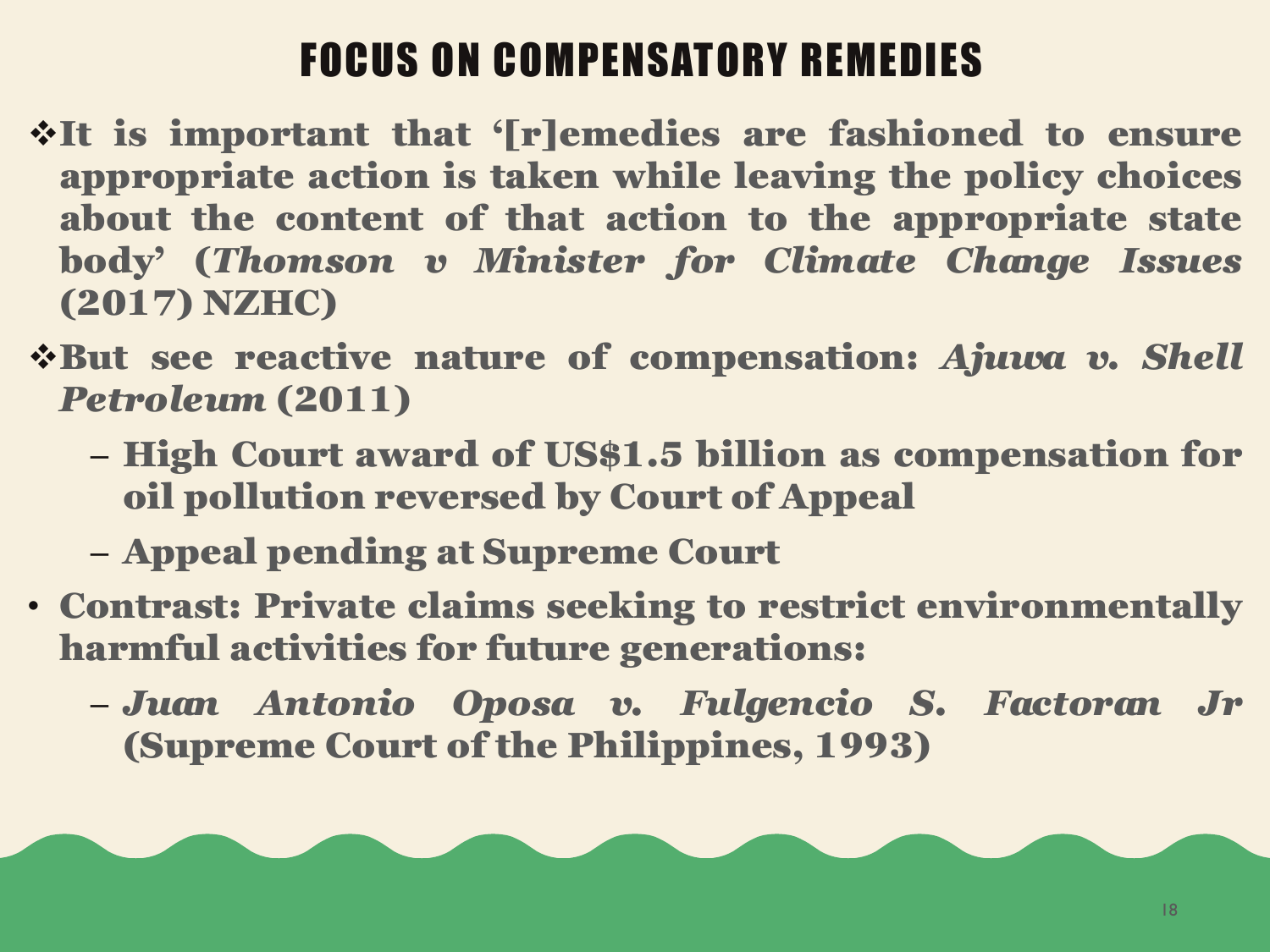# DELAY AND INCONSISTENT COMMUNICATION

**QUndue delay defeats climate justice:** 

- v*Ajuwa v. Shell Petroleum* (2011)
- o High Court award of US\$1.5 billion as compensation for oil pollution reversed by Court of Appeal
- o Appeal pending at the Supreme Court 9 years after the first instance decision

qInconsistent communication

- v*Ajuwa v. Shell Petroleum* (2011)
- v*Oronto Douglas v Shell Petroleum Development CompanyLimited* (1998)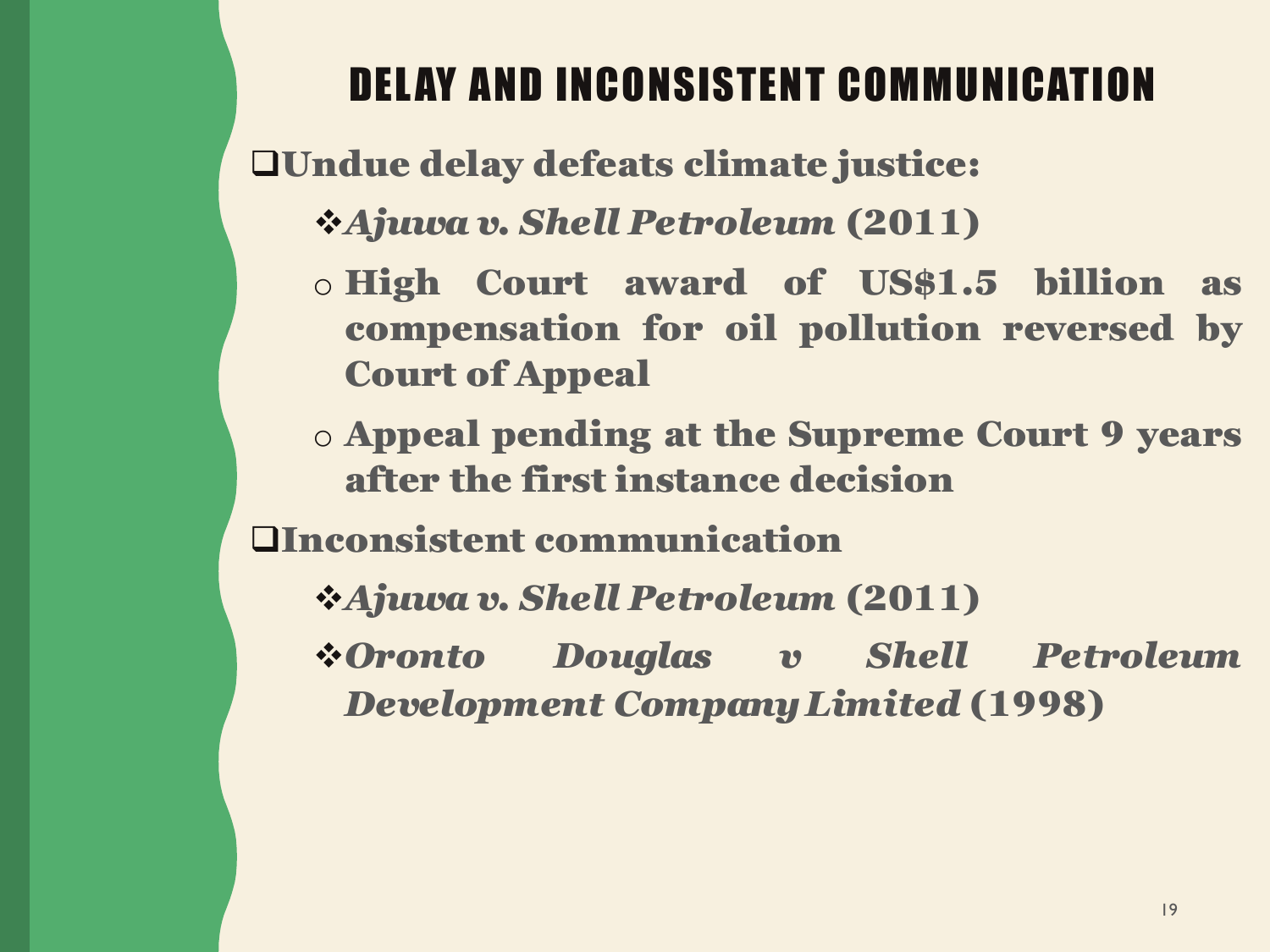# LACK OF CONSIDERATION OF WIDER INSTITUTIONAL CONTEXT





*Motto v Trafigura Ltd* (2011, EWCA)

*Agouman v Leigh Day* (2016, EWHC)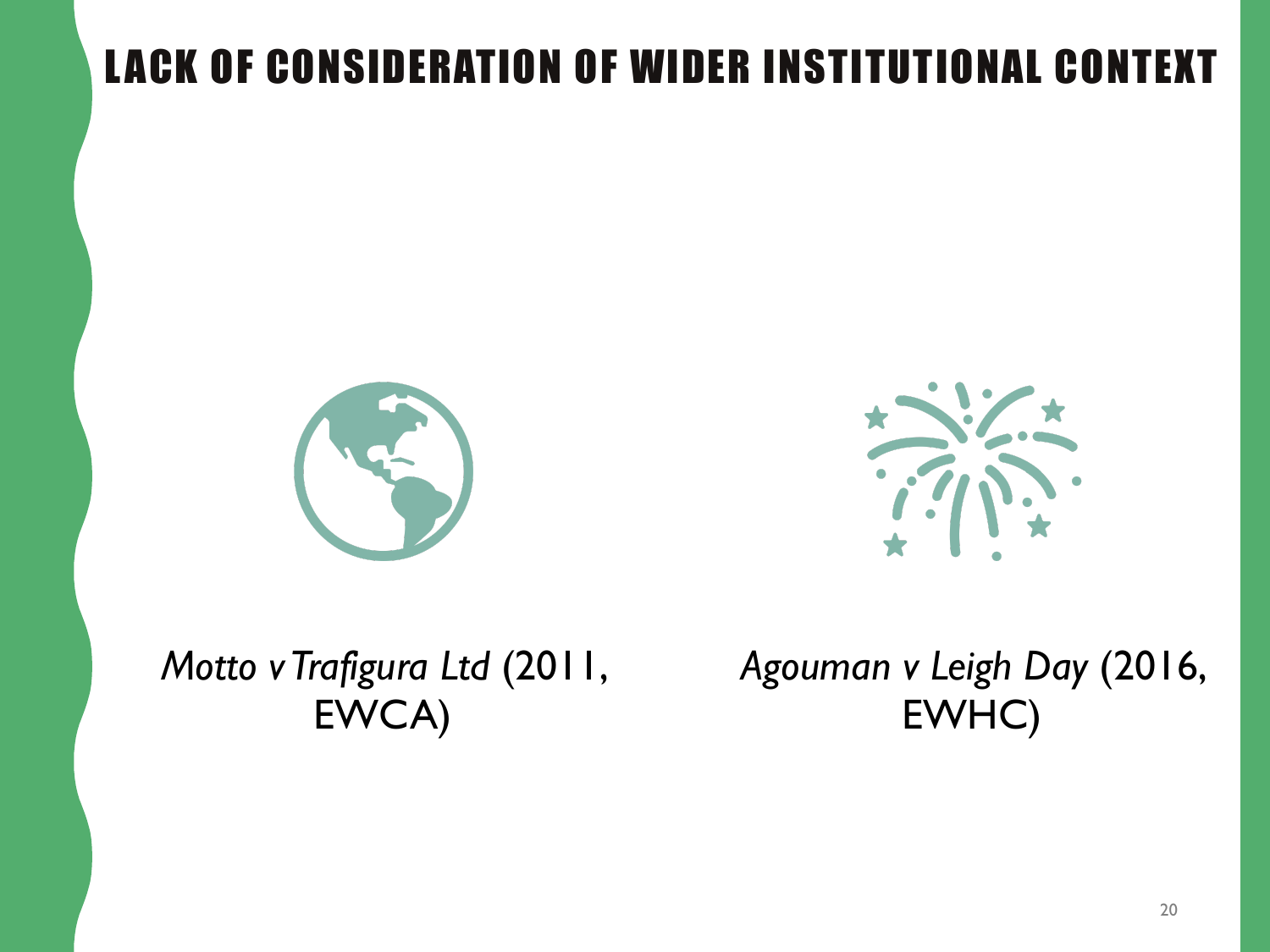### LIMITED APPRECIATION OF REGIONAL AND INTERNATIONAL INSTRUMENTS

- Inter-state basis of classical international law
- Treaties narrowly interpreted as regulating inter-state relationship
- BUT the 'real object' of some treaties is to 'regulate the activities of individuals and private entities' (Chayes and Chayes, 1995:14)
	- *Nemi v The State* (1994)
	- *Abacha v Fawehinmi* (2000)